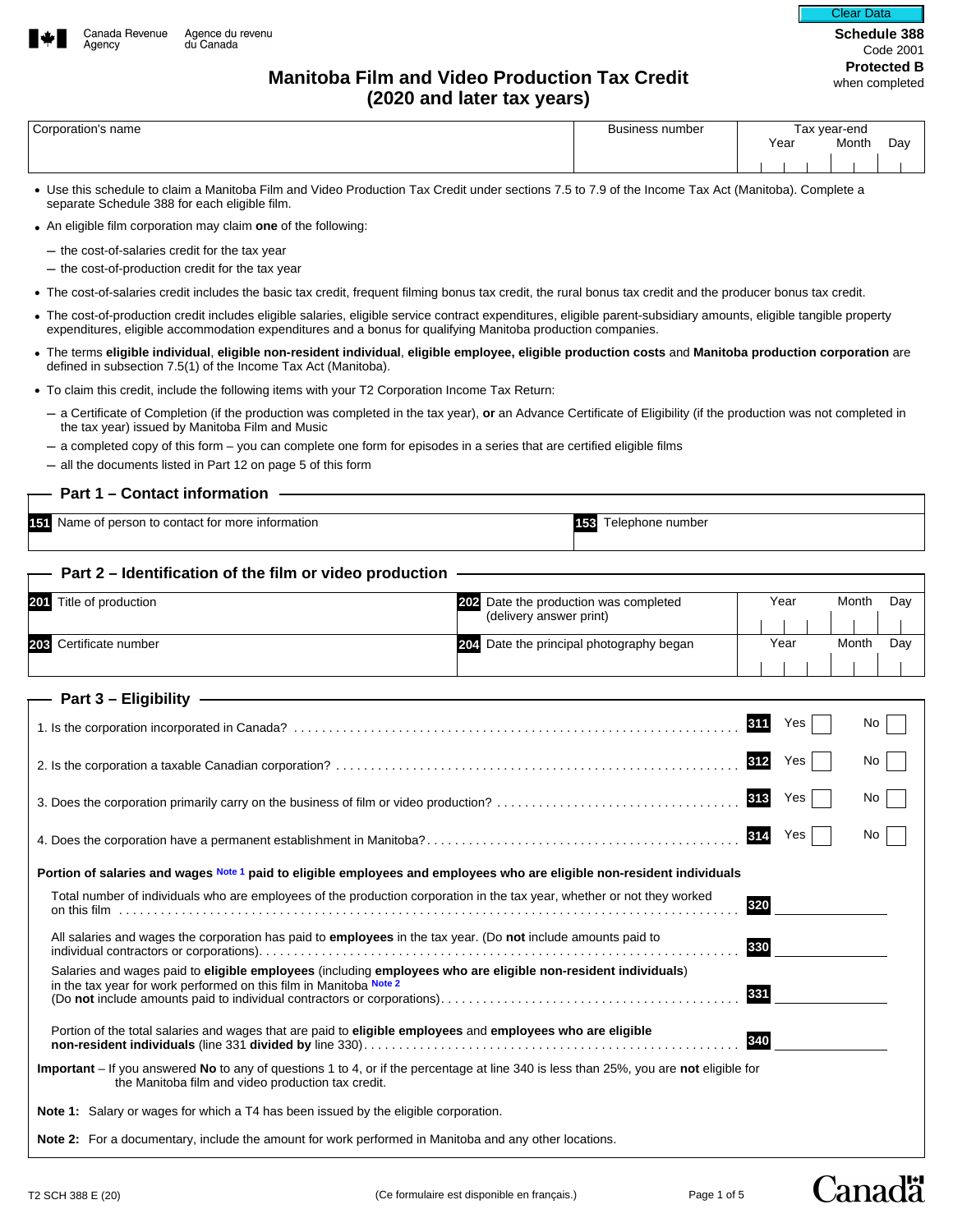|                                                                                                                                                                                                                                                                                                                     |      | <b>CULLEY WITCH CONTINUE</b> |    |
|---------------------------------------------------------------------------------------------------------------------------------------------------------------------------------------------------------------------------------------------------------------------------------------------------------------------|------|------------------------------|----|
| Part 4 - The production commencement time -                                                                                                                                                                                                                                                                         |      |                              |    |
|                                                                                                                                                                                                                                                                                                                     | Year | Month<br>Day                 |    |
| 420                                                                                                                                                                                                                                                                                                                 |      |                              |    |
|                                                                                                                                                                                                                                                                                                                     | Year | Month<br>Day                 |    |
| 421                                                                                                                                                                                                                                                                                                                 |      |                              |    |
| b) the <b>latest</b> of:                                                                                                                                                                                                                                                                                            | Year | Month<br>Day                 |    |
| i) the date the corporation or its parent first incurred development labour costs for the<br>425                                                                                                                                                                                                                    |      |                              |    |
|                                                                                                                                                                                                                                                                                                                     | Year | Month<br>Day                 |    |
| 426<br>ii) the date the corporation or its parent first acquired a right for the story that is the basis of the final script                                                                                                                                                                                        |      |                              |    |
|                                                                                                                                                                                                                                                                                                                     | Year | Month<br>Day                 |    |
| 427                                                                                                                                                                                                                                                                                                                 |      |                              |    |
| - Part 5 - Eligible salaries - All Allen Controller and Controller and Controller                                                                                                                                                                                                                                   |      |                              |    |
| Eligible salaries Note 3 for services rendered by eligible individuals                                                                                                                                                                                                                                              |      |                              |    |
|                                                                                                                                                                                                                                                                                                                     | 505  |                              |    |
| Remuneration paid to:                                                                                                                                                                                                                                                                                               |      |                              |    |
| 510                                                                                                                                                                                                                                                                                                                 |      |                              |    |
| 511<br>taxable Canadian corporations (solely owned by an eligible individual)                                                                                                                                                                                                                                       |      |                              |    |
| 512<br>other taxable Canadian corporations (for their eligible employees)                                                                                                                                                                                                                                           |      |                              |    |
| partnerships carrying on business in Canada (for their members who are eligible individuals                                                                                                                                                                                                                         |      |                              |    |
| 513                                                                                                                                                                                                                                                                                                                 |      |                              |    |
| Subtotal (total of lines 510 to 513)                                                                                                                                                                                                                                                                                |      |                              | 5A |
| Labour expenditures incurred by a parent corporation and transferred to its wholly-owned subsidiary (the corporation)                                                                                                                                                                                               | 520  |                              |    |
|                                                                                                                                                                                                                                                                                                                     |      |                              |    |
| Eligible salaries for services rendered by eligible individuals (line 505 plus amount 5A plus line 520)                                                                                                                                                                                                             | 550  |                              |    |
| The following portion of Part 5 should be completed only if you are filing this claim for the tax year during which the production was completed and if you<br>are attaching a Certificate of Completion to your claim.                                                                                             |      |                              |    |
| Eligible salaries for services provided by eligible non-resident individuals (calculate these amounts separately for each year of the production and<br>enter the totals for all years below).                                                                                                                      |      |                              |    |
| Eligible salaries the corporation would have paid if the services provided by eligible non-resident<br>individuals were provided by eligible individuals (include salary or wages and remuneration, but do<br>571<br><b>not</b> include amounts for taxable benefits received by eligible non-resident individuals) |      |                              |    |
|                                                                                                                                                                                                                                                                                                                     | 5B   |                              |    |
| Enter the rate of the deemed labour cap that is specified on the Certificate of Completion  580                                                                                                                                                                                                                     |      |                              |    |
| Maximum eligible salaries for eligible non-resident individuals (amount 5B multiplied by line 580). ___                                                                                                                                                                                                             | 5C   |                              |    |
| Eligible salaries for services rendered by eligible non-resident individuals (the lesser of line 571 and amount 5C)                                                                                                                                                                                                 | 590  |                              |    |
| Note 3: Manitoba eligible salaries include amounts that are:                                                                                                                                                                                                                                                        |      |                              |    |
| a) reasonable in the circumstances                                                                                                                                                                                                                                                                                  |      |                              |    |
| b) directly attributable to the production of the eligible film or video                                                                                                                                                                                                                                            |      |                              |    |
| c) incurred in the tax year, or the previous tax year, and paid no later than 60 days after the end of the tax year<br>d) for the stages of production from the <b>production commencement time</b> to the end of the post-production stage                                                                         |      |                              |    |
| Manitoba eligible salaries do not include amounts that are incurred in the immediately preceding year and paid within 60 days after                                                                                                                                                                                 |      |                              |    |

the end of that preceding year.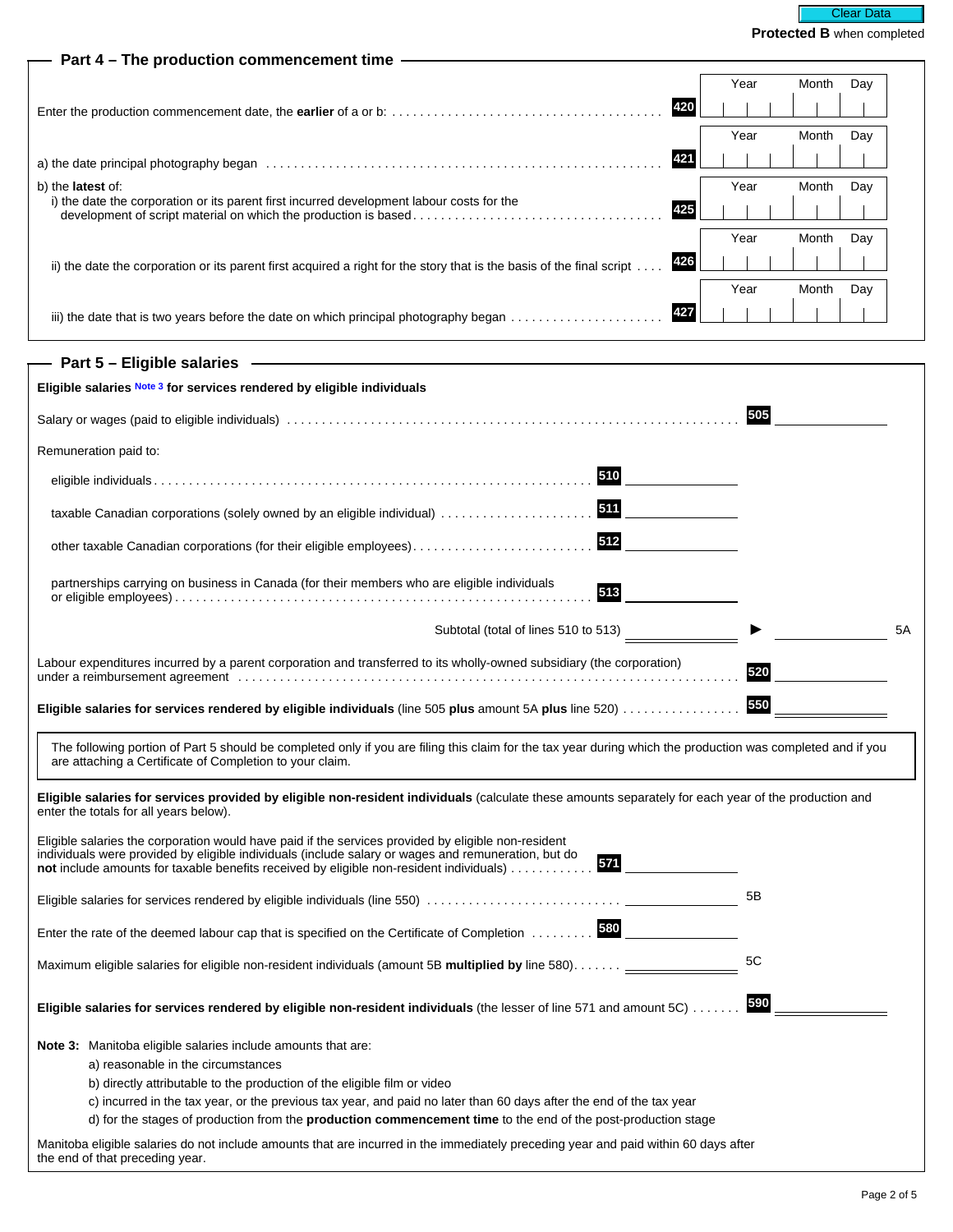## **Part 6 – Basic tax credit**

|                                                                                                                                | 6A |
|--------------------------------------------------------------------------------------------------------------------------------|----|
| Eligible salaries for services rendered by eligible non-resident individuals (line 590 in Part 5)                              | 6B |
| Subtotal (amount 6A plus amount 6B)                                                                                            | 6C |
| 610<br>Eligible salaries included in amount 6C that may be claimed by another corporation                                      |    |
| Subtotal (amount 6C minus line 610)                                                                                            | 6D |
| Amount of eligible salaries allocated to the corporation through a joint allocation agreement<br>615                           |    |
| Subtotal (amount 6D plus line 615)                                                                                             | 6E |
| Total amount of government assistance Note 4 received or receivable by the corporation<br>620                                  |    |
| 650                                                                                                                            |    |
| $\times$ 655<br>Note $5 = 660$                                                                                                 |    |
| <b>Note 4:</b> Government assistance as defined in subsection 7.5(1) of the Income Tax Act (Manitoba).                         |    |
| Note 5: The rate of basic credit that is specified on the Advance Certificate of Eligibility or the Certificate of Completion. |    |

## **Part 7 – Frequent filming bonus tax credit**

|                                                                                                                                                                              | line 650 in Part 6 | $\times$ 705 | Note 6 $\phantom{0}$ |        | 7A |
|------------------------------------------------------------------------------------------------------------------------------------------------------------------------------|--------------------|--------------|----------------------|--------|----|
|                                                                                                                                                                              |                    |              | 710                  | Note 7 |    |
|                                                                                                                                                                              |                    |              | 730                  |        |    |
| <b>Note 6:</b> The rate of frequent filming bonus that is specified on the Advance Certificate of Eligibility or the Certificate of Completion.                              |                    |              |                      |        |    |
| Note 7: The percentage of eligible hours that is specified on the Advance Certificate of Eligibility or the Certificate of Completion.<br>In any other situation, enter 100. |                    |              |                      |        |    |
|                                                                                                                                                                              |                    |              |                      |        |    |

| — Part 8 – Rural bonus tax credit —                                                                                           |                    |              |                |  |
|-------------------------------------------------------------------------------------------------------------------------------|--------------------|--------------|----------------|--|
|                                                                                                                               |                    |              |                |  |
|                                                                                                                               |                    |              |                |  |
| Rural bonus tax credit                                                                                                        | line 650 in Part 6 | $\times$ 805 | Note $8 = 820$ |  |
| Note 8: The rate of rural bonus that is specified on the Advance Certificate of Eligibility or the Certificate of Completion. |                    |              |                |  |
|                                                                                                                               |                    |              |                |  |

|         | — Part 9 – Producer bonus tax credit                                                                                                                                                                               |                    |              |                 |
|---------|--------------------------------------------------------------------------------------------------------------------------------------------------------------------------------------------------------------------|--------------------|--------------|-----------------|
|         |                                                                                                                                                                                                                    |                    |              |                 |
|         | Producer bonus tax credit Note 9                                                                                                                                                                                   | line 650 in Part 6 | $\times$ 845 | Note $10 = 850$ |
| Note 9: | If an eligible individual in Manitoba in the year in which the principal photography ends, or in the immediately preceding year,<br>receives credit as a producer, co-producer or executive producer of that film. |                    |              |                 |
|         | Note 10: The rate of producer bonus that is specified on the Advance Certificate of Eligibility or the Certificate of Completion.                                                                                  |                    |              |                 |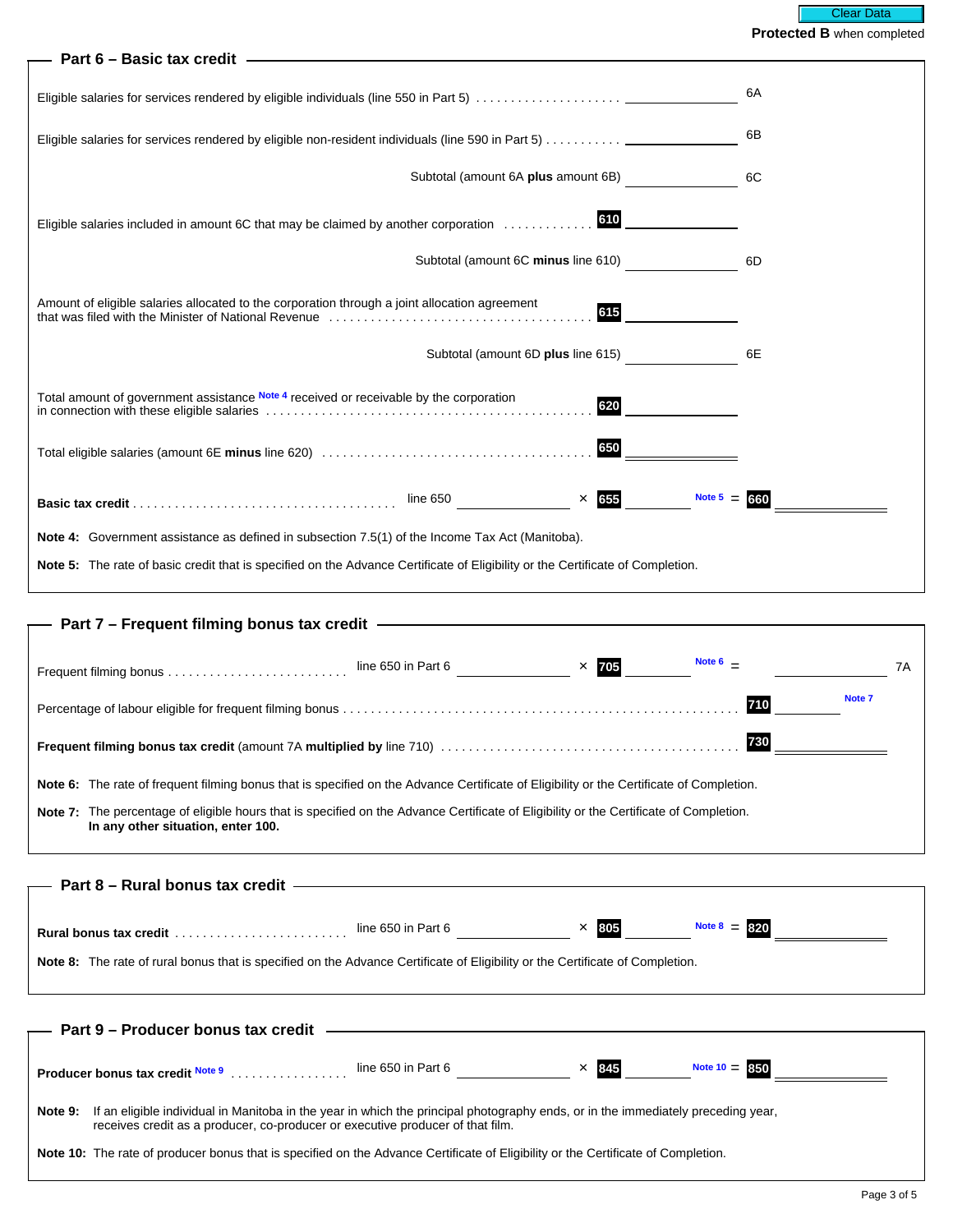| Part 10 - Cost of production tax credit -                                                                                                                                                                                                                                                                                                                                                                                                                                                                                                                                                                       |     |         |     |
|-----------------------------------------------------------------------------------------------------------------------------------------------------------------------------------------------------------------------------------------------------------------------------------------------------------------------------------------------------------------------------------------------------------------------------------------------------------------------------------------------------------------------------------------------------------------------------------------------------------------|-----|---------|-----|
| Salary and wages Note 11 paid to eligible individuals and eligible non-resident individuals that are directly attributable                                                                                                                                                                                                                                                                                                                                                                                                                                                                                      |     | 855     |     |
| Eligible service contract expenditures directly attributable to the eligible film paid to:                                                                                                                                                                                                                                                                                                                                                                                                                                                                                                                      |     |         |     |
|                                                                                                                                                                                                                                                                                                                                                                                                                                                                                                                                                                                                                 | 857 |         |     |
| taxable Canadian corporations (solely owned by an eligible individual)                                                                                                                                                                                                                                                                                                                                                                                                                                                                                                                                          | 858 |         |     |
| other taxable Canadian corporations (for their eligible employees)                                                                                                                                                                                                                                                                                                                                                                                                                                                                                                                                              | 859 |         |     |
| partnerships (for their members who are eligible individuals or eligible employees)                                                                                                                                                                                                                                                                                                                                                                                                                                                                                                                             | 860 |         |     |
| Subtotal (total of lines 857 to 860)                                                                                                                                                                                                                                                                                                                                                                                                                                                                                                                                                                            |     |         | 10A |
| Eligible service contract expenditures incurred by the parent corporation and transferred to its wholly-owned subsidiary                                                                                                                                                                                                                                                                                                                                                                                                                                                                                        |     | 862     |     |
|                                                                                                                                                                                                                                                                                                                                                                                                                                                                                                                                                                                                                 |     | 864     |     |
|                                                                                                                                                                                                                                                                                                                                                                                                                                                                                                                                                                                                                 |     | 865     |     |
| Eligible production costs (total of line 855, amount 10A, lines 862, 864 and 865)                                                                                                                                                                                                                                                                                                                                                                                                                                                                                                                               |     |         | 10B |
| Government assistance included in amount 10B that the corporation has not repaid                                                                                                                                                                                                                                                                                                                                                                                                                                                                                                                                |     | 866     |     |
|                                                                                                                                                                                                                                                                                                                                                                                                                                                                                                                                                                                                                 |     | 870     |     |
| The corporation's eligible cost of production tax credit for the film, (for that year), is:                                                                                                                                                                                                                                                                                                                                                                                                                                                                                                                     |     |         |     |
|                                                                                                                                                                                                                                                                                                                                                                                                                                                                                                                                                                                                                 |     | $= 875$ |     |
|                                                                                                                                                                                                                                                                                                                                                                                                                                                                                                                                                                                                                 |     | $= 876$ |     |
|                                                                                                                                                                                                                                                                                                                                                                                                                                                                                                                                                                                                                 |     |         | 10C |
| <b>Note 11:</b> Manitoba eligible salaries include amounts that are:<br>a) reasonable in the circumstances<br>b) directly attributable to the production of the eligible film or video<br>c) incurred in the tax year, or the previous tax year, and paid no later than 60 days after the end of the tax year<br>d) for the stages of production from the <b>production commencement time</b> to the end of the post-production stage<br>Manitoba eligible salaries do not include amounts that are incurred in the immediately preceding year and paid within 60<br>days after the end of that preceding year. |     |         |     |
| Note 12: Accommodation expenditures for productions are eligible to a maximum of \$300 per night per accommodation unit in Manitoba.                                                                                                                                                                                                                                                                                                                                                                                                                                                                            |     |         |     |
| Note 13: To claim the additional 8% Manitoba production company bonus an eligible film corporation must meet the following conditions:<br>a) principal photography for the film commenced after May 31, 2020<br>b) at all times in the taxation year of the corporation, a <b>Manitoba production corporation</b> owns, otherwise then by way of<br>security, voting shares of the corporation<br>c) the Manitoba production corporation receives credit as a producer, co-producer or executive producer of the film.                                                                                          |     |         |     |
|                                                                                                                                                                                                                                                                                                                                                                                                                                                                                                                                                                                                                 |     |         |     |
|                                                                                                                                                                                                                                                                                                                                                                                                                                                                                                                                                                                                                 |     |         | 11A |
|                                                                                                                                                                                                                                                                                                                                                                                                                                                                                                                                                                                                                 |     |         | 11B |
|                                                                                                                                                                                                                                                                                                                                                                                                                                                                                                                                                                                                                 |     |         | 11C |
| Producer bonus tax credit (line 850 in Part 9) (and all contained according to the state of the state of the state of the state of the state of the state of the state of the state of the state of the state of the state of                                                                                                                                                                                                                                                                                                                                                                                   |     |         | 11D |
|                                                                                                                                                                                                                                                                                                                                                                                                                                                                                                                                                                                                                 |     |         | 11E |
|                                                                                                                                                                                                                                                                                                                                                                                                                                                                                                                                                                                                                 |     |         | 11F |
| Manitoba film and video production tax credit (amount 11E or amount 11F, whichever applies)                                                                                                                                                                                                                                                                                                                                                                                                                                                                                                                     |     | 900     |     |
| Enter line 900 on line 620 of Schedule 5, Tax Calculation Supplementary – Corporations. If you are filing more than one of these schedules,<br>add the amounts from line 900 of all the schedules, and enter the total on line 620 of Schedule 5.                                                                                                                                                                                                                                                                                                                                                               |     |         |     |

See the privacy statement on your return.